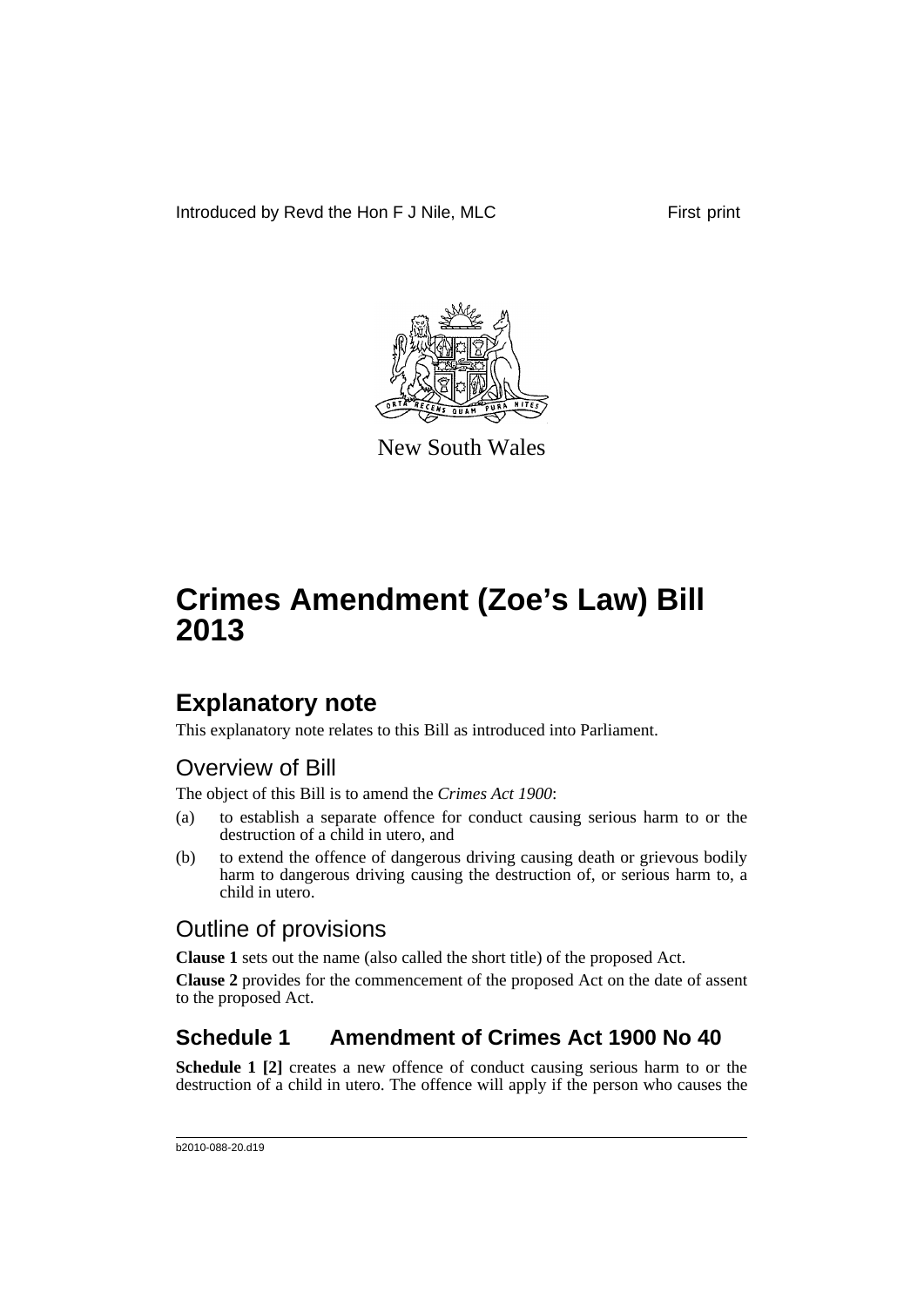Crimes Amendment (Zoe's Law) Bill 2013

Explanatory note

serious harm or destruction is reckless as to whether his or her conduct causes serious harm to any person. The offence will not apply to medical procedures or to conduct engaged in by or with the consent of the mother of the child in utero. The offence will carry a maximum penalty of 10 years imprisonment.

**Schedule 1 [1]** changes the definition of *Grievous bodily harm* so that it no longer includes the destruction of the foetus of a pregnant woman. Conduct causing such harm will be covered by the new offence described above.

**Schedule 1 [3]** extends the offence of dangerous driving causing death or grievous bodily harm so that it applies to dangerous driving causing the destruction of, or serious harm to, a child in utero. **Schedule 1 [4]** defines child in utero for the purposes of that extension.

**Schedule 1 [5]** ensures that dangerous driving causing death or grievous bodily harm is an alternative verdict to a charge of recklessly harming or destroying a child in utero.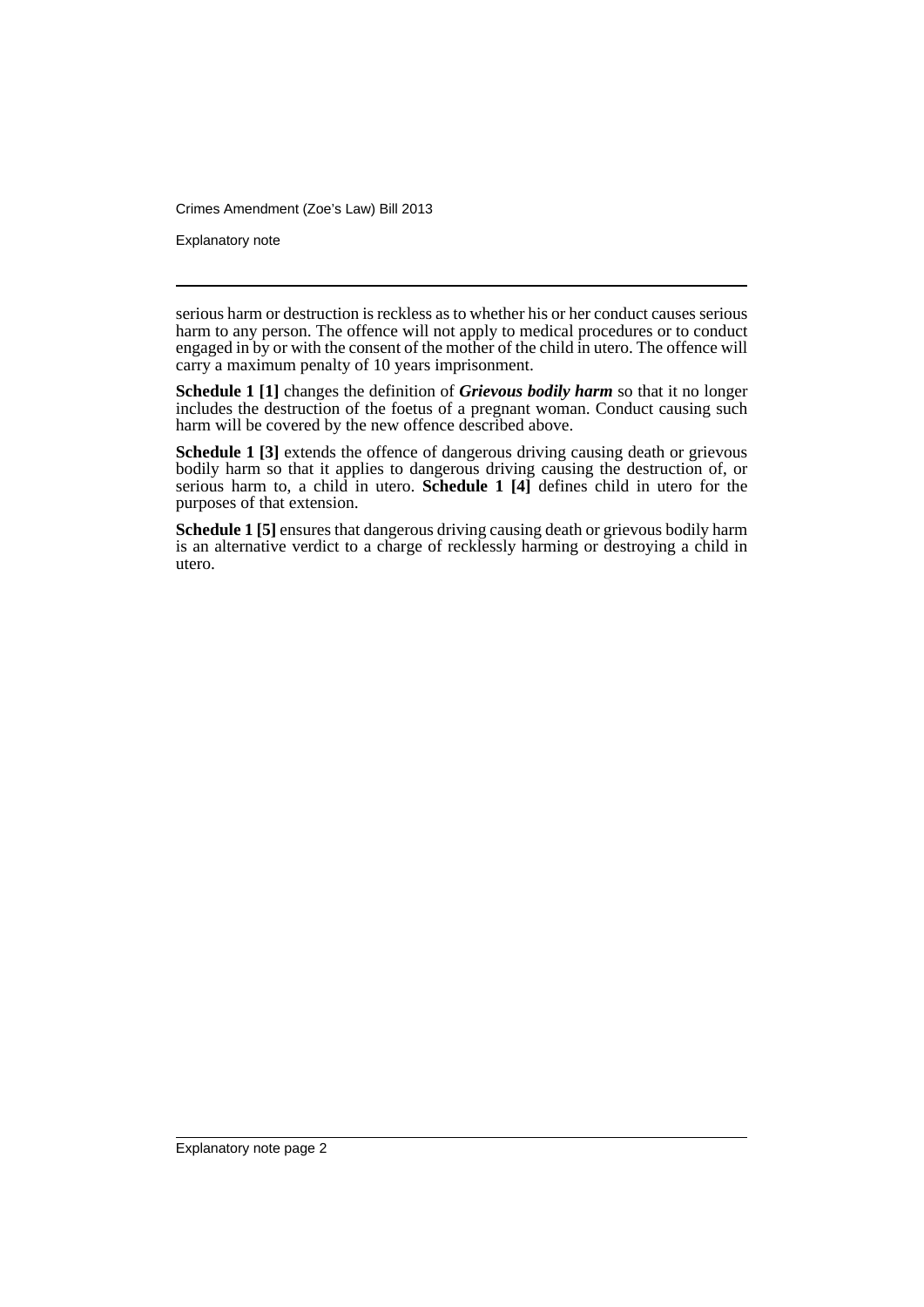Introduced by Revd the Hon F J Nile, MLC First print



New South Wales

# **Crimes Amendment (Zoe's Law) Bill 2013**

### **Contents**

|                                               | Page |
|-----------------------------------------------|------|
| Name of Act                                   |      |
| 2 Commencement                                |      |
| Schedule 1 Amendment of Crimes Act 1900 No 40 |      |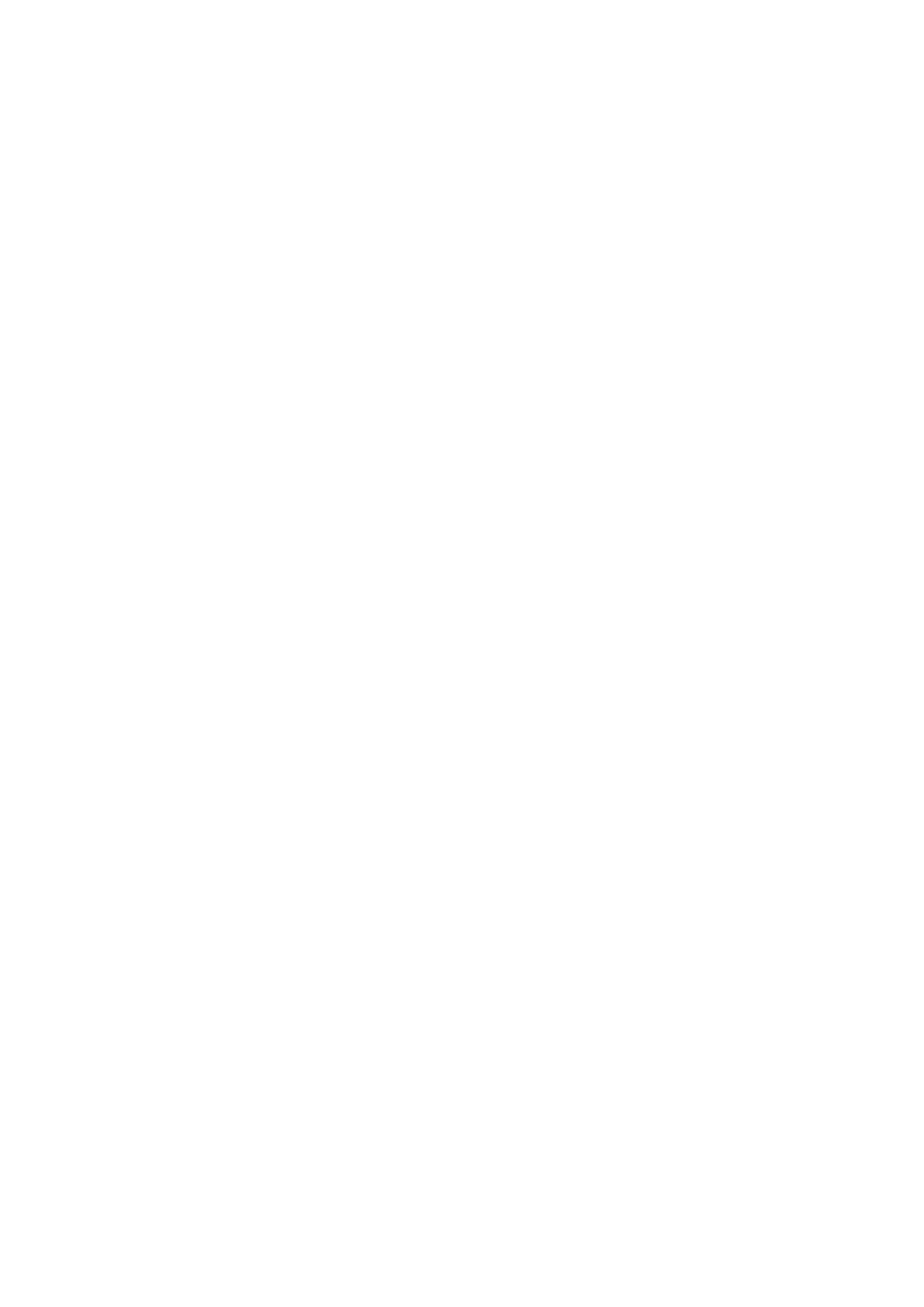

New South Wales

# **Crimes Amendment (Zoe's Law) Bill 2013**

No , 2013

#### **A Bill for**

An Act to amend the *Crimes Act 1900* to prohibit conduct that causes serious harm to or the destruction of a child in utero; and for other purposes.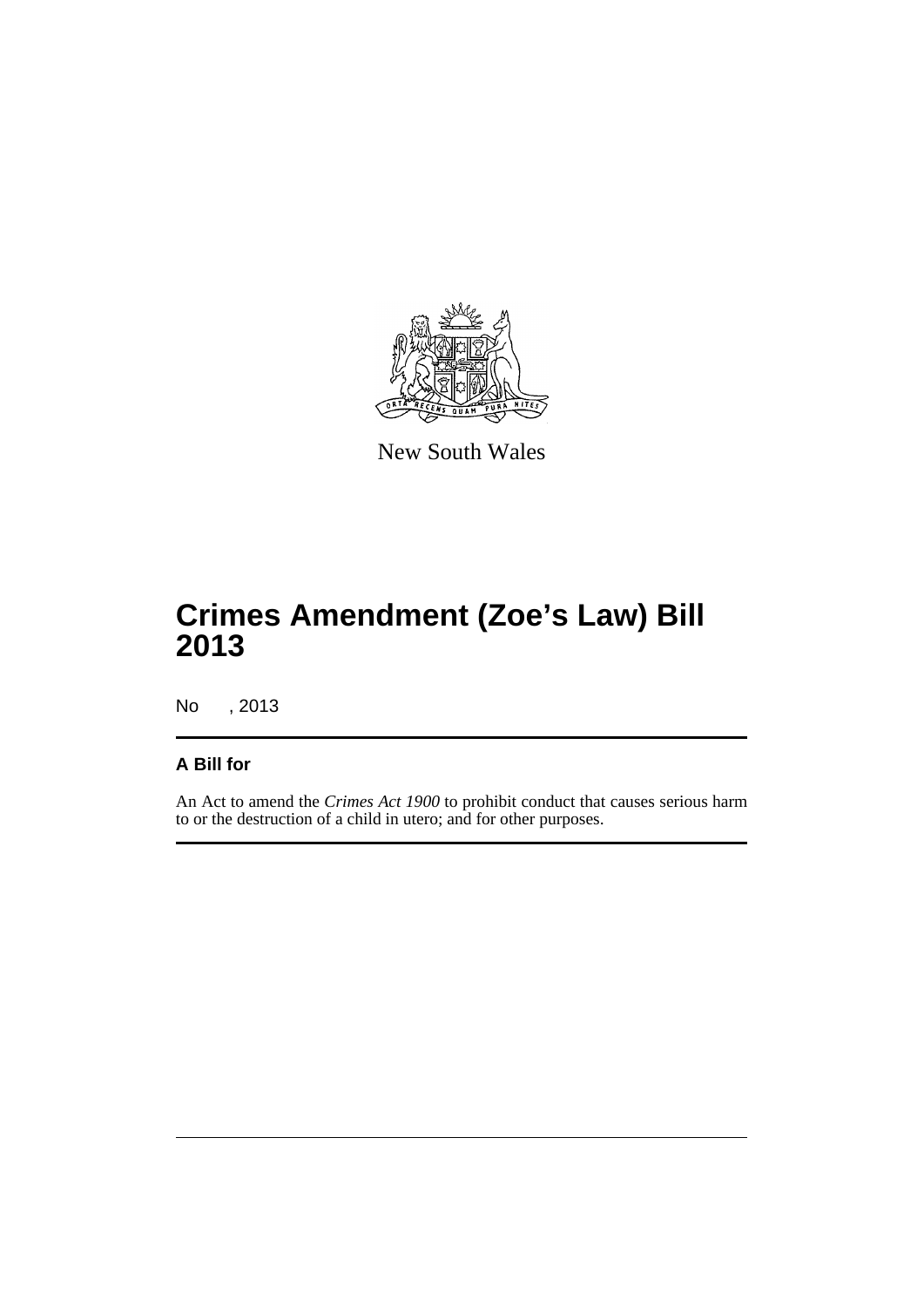<span id="page-5-1"></span><span id="page-5-0"></span>

| The Legislature of New South Wales enacts: |                                                        |                |
|--------------------------------------------|--------------------------------------------------------|----------------|
| 1                                          | Name of Act                                            | 2              |
|                                            | This Act is the Crimes Amendment (Zoe's Law) Act 2013. | 3              |
|                                            | <b>Commencement</b>                                    | $\overline{4}$ |
|                                            | This Act commences on the date of assent to this Act.  | 5              |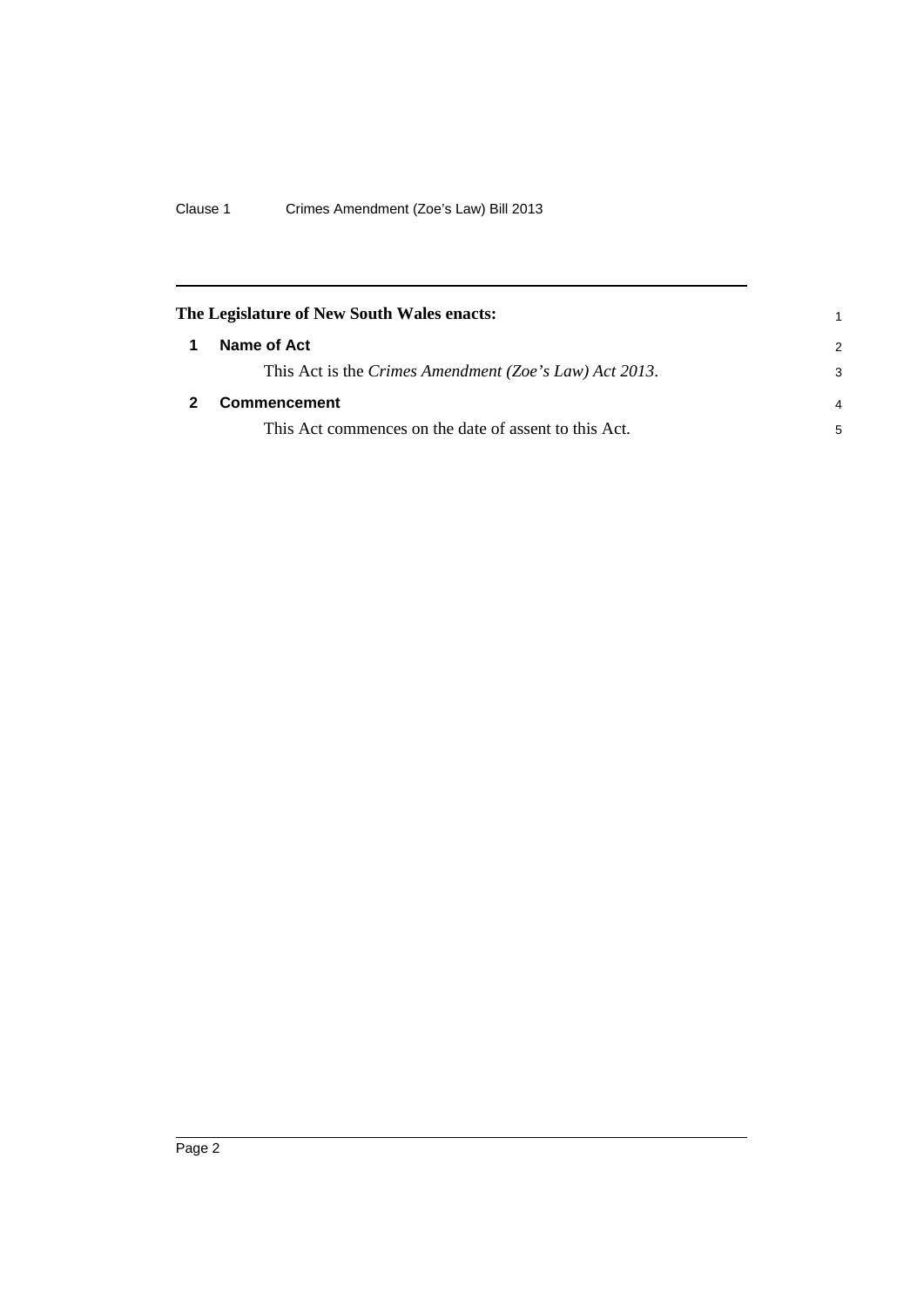Crimes Amendment (Zoe's Law) Bill 2013

Amendment of Crimes Act 1900 No 40 Schedule 1

<span id="page-6-0"></span>

| <b>Schedule 1</b>       |                                                    |                     | <b>Amendment of Crimes Act 1900 No 40</b> | 1                                                                                                                                                                                                                                                        |                          |
|-------------------------|----------------------------------------------------|---------------------|-------------------------------------------|----------------------------------------------------------------------------------------------------------------------------------------------------------------------------------------------------------------------------------------------------------|--------------------------|
| [1]                     |                                                    |                     | <b>Section 4 Definitions</b>              |                                                                                                                                                                                                                                                          | $\overline{2}$           |
|                         |                                                    | section 4 $(1)$ .   |                                           | Omit paragraph (a) of the definition of Grievous bodily harm from                                                                                                                                                                                        | 3<br>4                   |
| $[2]$                   |                                                    | <b>Section 41AA</b> |                                           |                                                                                                                                                                                                                                                          | 5                        |
|                         | Insert after section 41A:                          |                     |                                           |                                                                                                                                                                                                                                                          |                          |
|                         | 41 A A<br>Harm to or destruction of child in utero |                     |                                           |                                                                                                                                                                                                                                                          |                          |
|                         |                                                    | (1)                 | offence.                                  | A person who engages in any conduct that causes serious harm to<br>or the destruction of a child in utero, being reckless as to whether<br>the conduct causes serious harm to any person, is guilty of an<br>Maximum penalty: Imprisonment for 10 years. | 8<br>9<br>10<br>11<br>12 |
|                         |                                                    | (2)                 |                                           | This section does not apply:                                                                                                                                                                                                                             | 13                       |
|                         |                                                    |                     | (a)                                       | to anything done in the course of a medical procedure, or                                                                                                                                                                                                | 14                       |
|                         |                                                    |                     | (b)                                       | to anything done by or with the consent of the mother of<br>the child in utero.                                                                                                                                                                          | 15<br>16                 |
|                         | (3)<br>For the purposes of this section:           |                     | 17                                        |                                                                                                                                                                                                                                                          |                          |
|                         |                                                    |                     | (a)                                       | serious harm to or the destruction of a child in utero<br>includes serious harm or death occurring after birth, if the<br>serious harm or death is caused by conduct that occurred<br>while the person was a child in utero, and                         | 18<br>19<br>20<br>21     |
|                         |                                                    |                     | (b)                                       | being reckless as to causing serious harm to a person<br>includes being reckless as to causing serious harm to or the<br>destruction of a child in utero of a pregnant woman.                                                                            | 22<br>23<br>24           |
| (4)<br>In this section: |                                                    |                     | 25                                        |                                                                                                                                                                                                                                                          |                          |
|                         |                                                    |                     |                                           | <i>child in utero</i> means the prenatal offspring of a woman.                                                                                                                                                                                           | 26                       |
| $[3]$                   |                                                    |                     |                                           | Section 52A Dangerous driving: substantive matters                                                                                                                                                                                                       | 27                       |
|                         | Insert after section 52A (7):                      |                     |                                           |                                                                                                                                                                                                                                                          | 28                       |
|                         |                                                    | (7A)                |                                           | Protection of child in utero                                                                                                                                                                                                                             | 29                       |
|                         |                                                    |                     |                                           | A reference in this section and in section 52AA to the death of a<br>person, or grievous bodily harm to a person, includes a reference<br>to the destruction of, or serious harm to, a child in utero.                                                   | 30<br>31<br>32           |